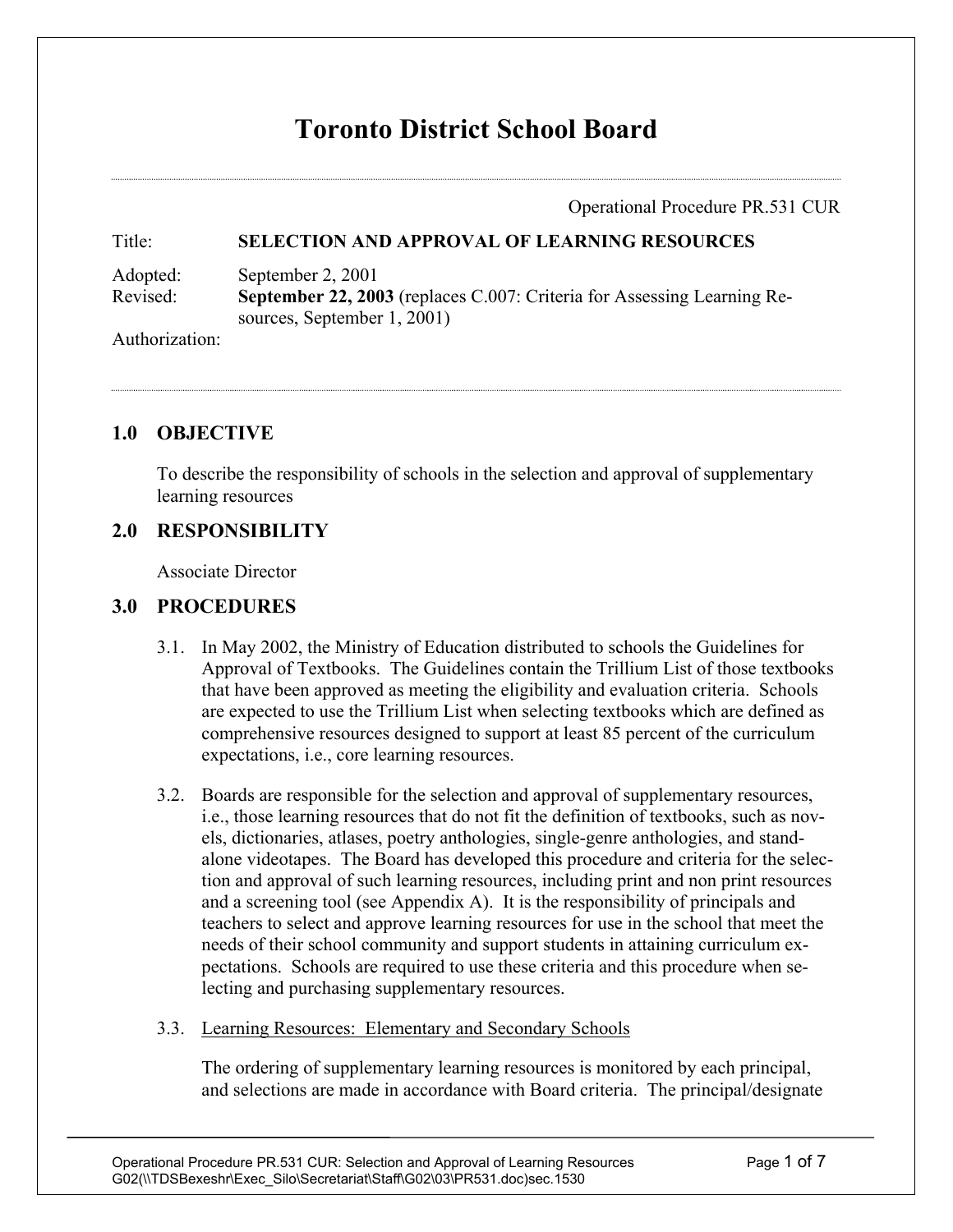must facilitate the annual process of selecting learning resources by holding a meeting that focuses on and clarifies for staff the following:

- the review of learning materials being considered for use
- the application of Board criteria to learning resources
- $\blacksquare$  the review of titles that may no longer be appropriate
- the development and maintenance of an annual inventory of newly selected and approved learning resources

By clarifying the roles of those involved in this selection and approval process, schools will be better prepared to deal with contentious/sensitive issues, should they arise.

#### 3.4. Library Resources: Elementary and Secondary Schools

While the principal is ultimately responsible for all materials used in the school, the responsibility for the selection and approval of library resource materials will normally be delegated to the teacher-librarian, assisted by the school staff. Teacherlibrarians receive specialized training in materials evaluation and in the selection and overall development of the library's print and electronic collection.

The following principles for the selection and approval of school library materials will be used as they apply:

- **EXECUTE:** Library resource materials will be selected and approved by using the same criteria that are applied to the selection and approval of supplementary learning resources for classroom use.
- The same criteria used for the selection and purchasing of materials for school libraries will apply to materials offered as donations.
- Deselection or selective weeding ensures that the school library collection contains only those resource materials that are accurate, current, and relevant to the curricular needs of the school. The development of an effective collection of resources requires periodic weeding to ensure balance, reliability, and comprehensiveness.

Central support for selecting materials is provided through Library and Learning Resources Instructional Leaders and through the Board Professional Library. Focused lists of recommended materials have been published. These searchable database lists identify grade level appropriateness and curriculum connections. Recommended materials are then displayed at the display library at the Tippett Centre.

3.5. General Criteria for Selection and Approval

The criteria outlined below apply to all learning resources. Although not ALL supplementary resources will meet ALL of the criteria listed below, it is expected that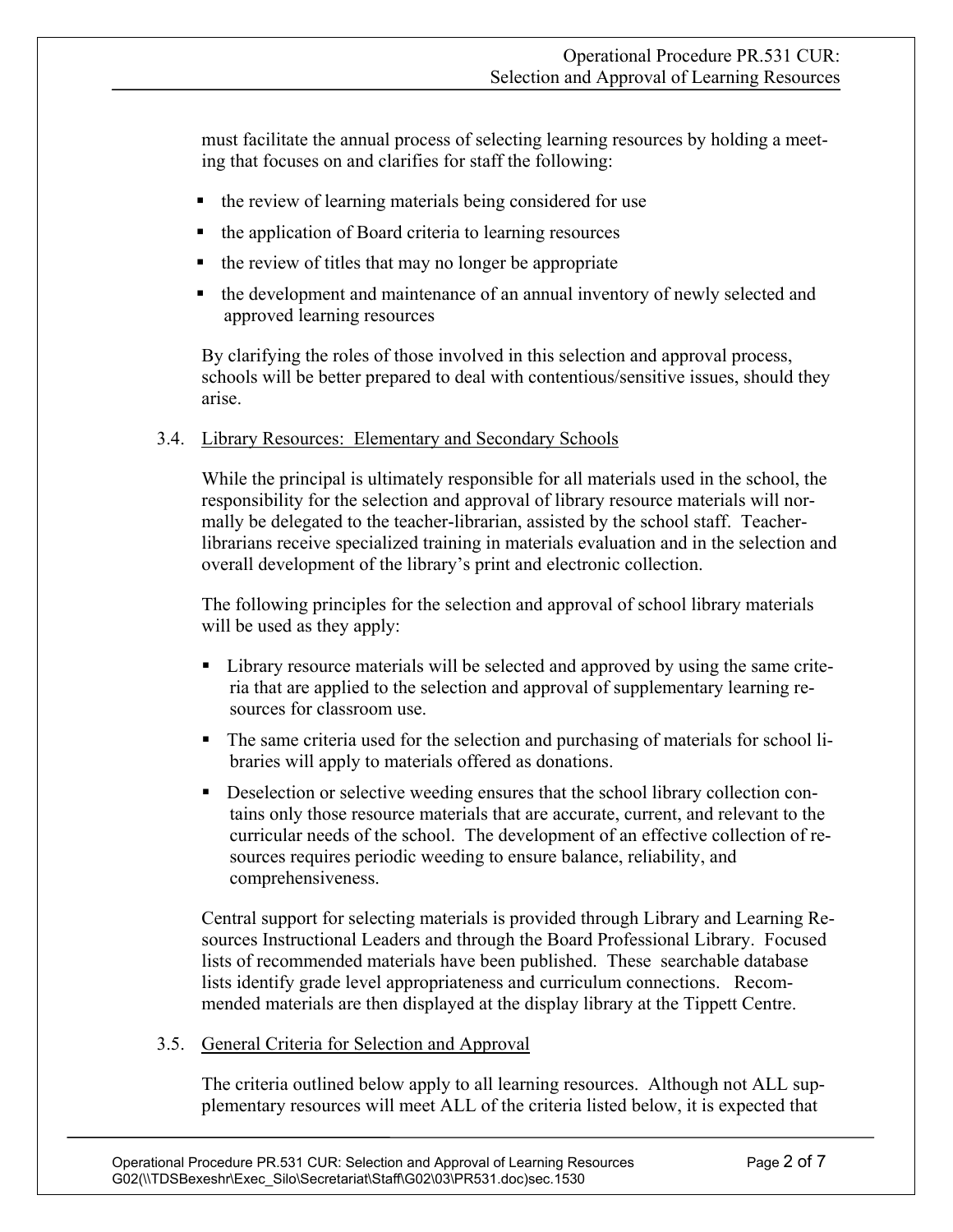staff members will exercise their professional expertise, judgment, and sensitivity to apply the criteria when choosing resources.

- (a) Appropriateness to Program
- (b) Suitability for Students
- (c) Nature and Degree of Bias
- (d) Canadian Content and Publication
- (e) Quality of Visual and Physical Format
- (f) Cost and Durability

#### 3.6. Specific Criteria for Selection and Approval

The criteria listed below expand on the six general criteria above by highlighting key points to be used in such areas as gender; race, religion, and culture; values; and Canadian content. The use of these specific criteria reflects the policies of the Board pertaining to equity in the curriculum and anti-discriminatory education.

- (a) Appropriateness to Program
	- The material supports the curriculum as outlined in Ministry, Board, and school documents.
	- The material supports the principles of the Equity policies of the TDSB.
	- $\blacksquare$  The material supports specific kinds of programs or modifications, e.g., Special Education, ESL/ELD, enrichment, remediation, upgrading.
	- $\blacksquare$  The material is appropriate for the grade(s) and level(s) of instruction.
- (b) Suitability for Students
	- The resource will enrich the learning experiences of students.
	- The resource will sustain the interest of students.
	- The resource will be approriate to the maturity and experience of students.
	- The resource will be relevant to and reflective of students' lives.
	- The resource will be appropriate for learning styles and skills of the intended audience.

#### (c) Nature and Degree of Bias

- Recognizing that bias exists in all learning materials:
- People of a variety of races, religions, genders, sexual orientations, classes, abilities, and ages are represented.
- Aboriginal peoples and a range of their issues and experiences are represented.
- The material depicts individuals and groups in a range of social, economic, and political environments.
- The resource addresses issues from a variety of perspectives.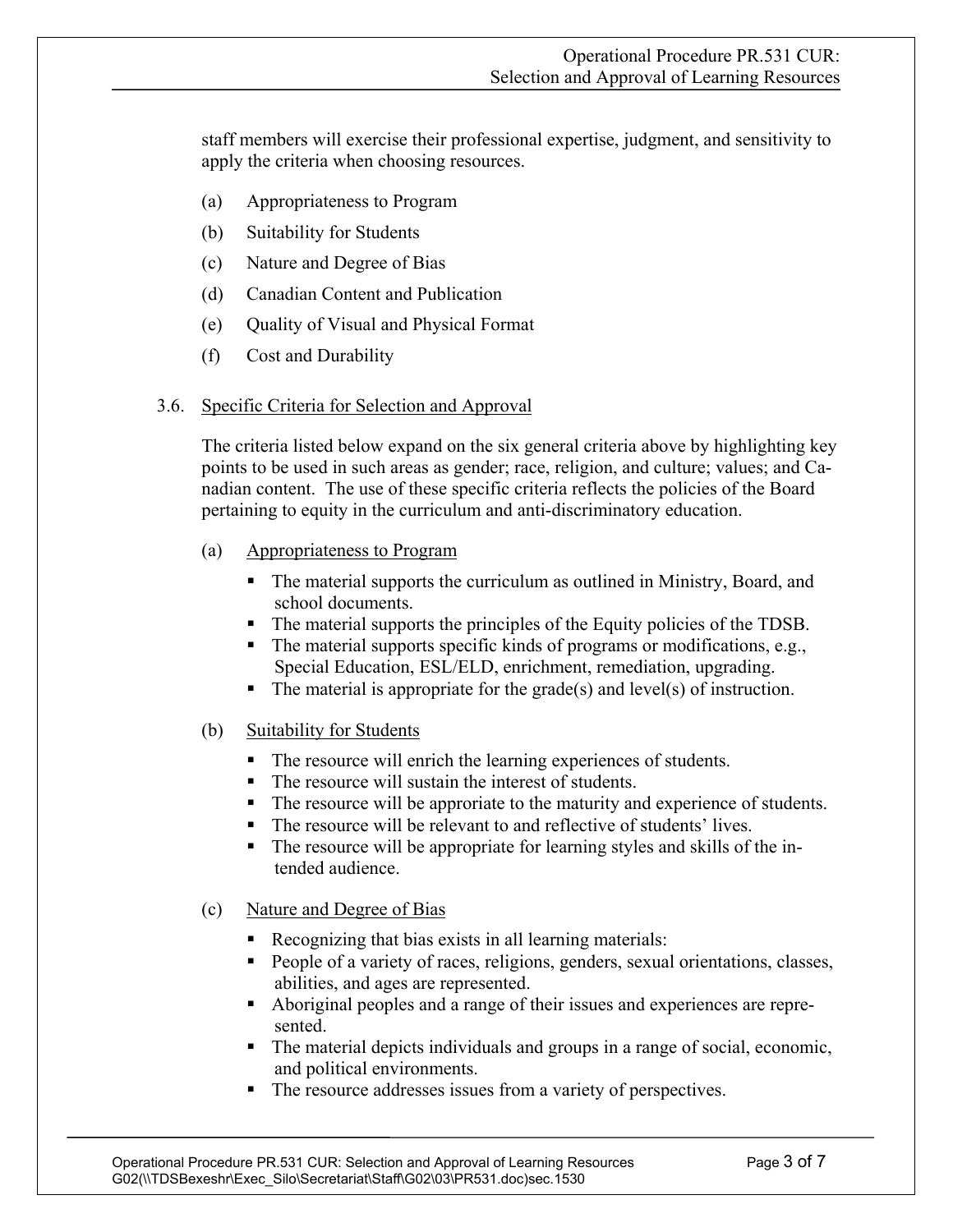- The examples of stereotyping and discrimination (including language, visuals, omissions, or distorted perspectives) can be used by the teacher for anti-discriminatory educational purposes.
- If the material contains controversial issues, they can be addressed in ways that are educationally appropriate to students and programs.
- (d) Canadian Content
	- The material presents a broadly based perspective of Canada within a global framework.
	- The material presents Aboriginal Canadians in contemporary contexts where appropriate.
	- The material presents Canada and its people within a multicultural context.
	- The material is written or edited by a Canadian author.
	- The material is edited, printed, or bound in Canada.
- (e) Quality of Visual and Physical Format
	- The material is well-organized and presented clearly and logically.
	- The format of illustrations, graphics, pictures, photographs, and artwork is of a high quality.
- (f) Cost and Durability
	- The cost of the material is justified for its use.
	- The resource is durable.

If you have any questions or concerns, please call the District-wide Coordinator for the appropriate subject area.

### **4.0 APPENDICES**

Appendix A: Screening Guidelines for Supplementary Learning Resources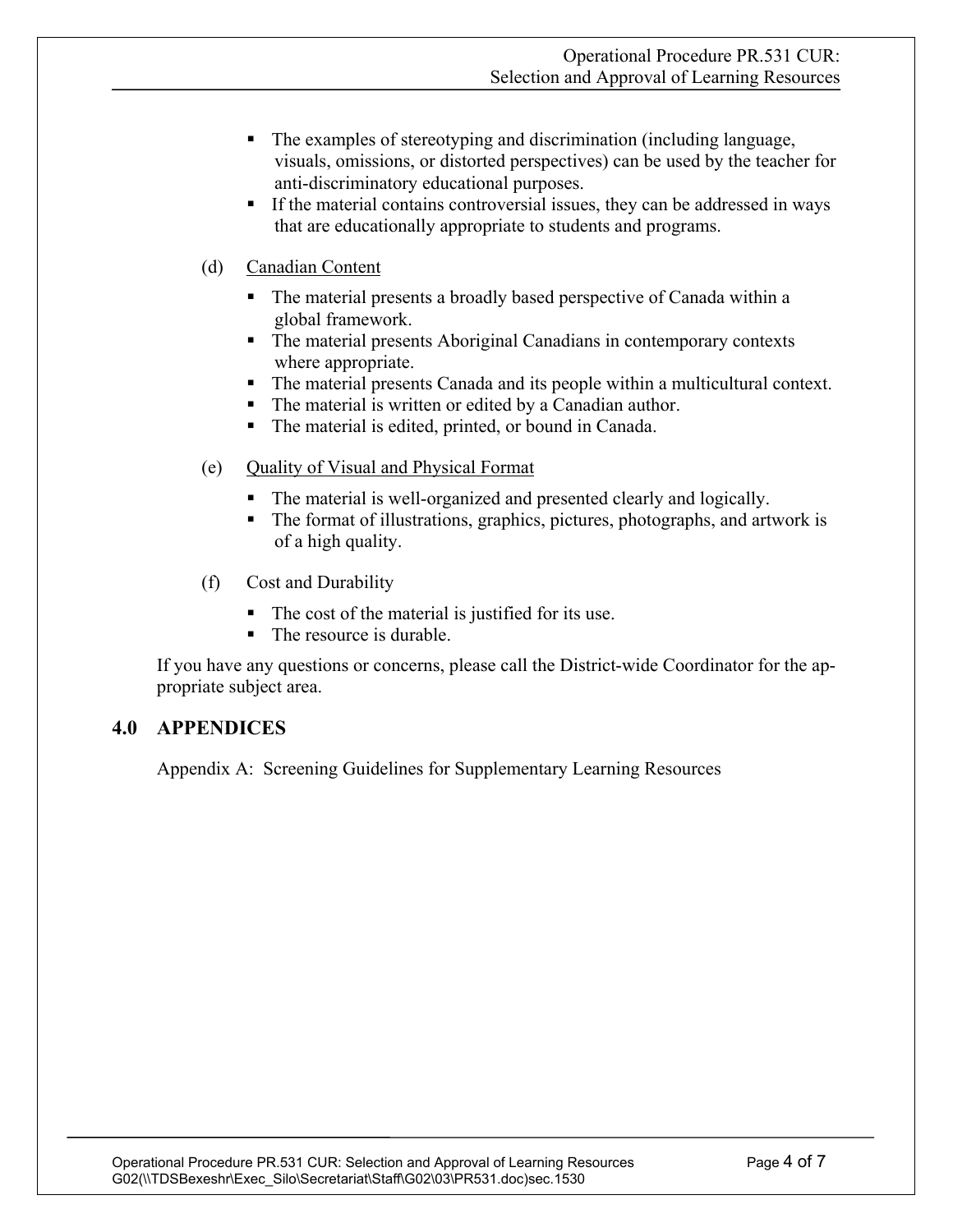| <b>General Criteria</b>            | <b>Specific Criteria</b>                                                                                                                                          | <b>Evaluation</b><br>(Circle one) | <b>Comments</b> |
|------------------------------------|-------------------------------------------------------------------------------------------------------------------------------------------------------------------|-----------------------------------|-----------------|
| Appropriateness<br>to Program      | Does the material support the curriculum as outlined in Ministry,<br>$\bullet$<br>Board, and school documents?                                                    | Yes No N/A                        |                 |
|                                    | Does the material support the principles of the Equity policies of<br>$\bullet$<br>the TDSB?                                                                      | Yes No N/A                        |                 |
|                                    | Does the material support specific kinds of programs or modifica-<br>$\bullet$<br>tions, e.g., Special Education, ESL/ELD, enrichment, remediation,<br>upgrading? | Yes No N/A                        |                 |
|                                    | Is the material appropriate for the $grade(s)$ and level of instruction?<br>$\bullet$                                                                             | Yes No N/A                        |                 |
| Suitability for<br><b>Students</b> | Will the resource:                                                                                                                                                |                                   |                 |
|                                    | enrich the learning experience of students?<br>$\bullet$                                                                                                          | Yes No N/A                        |                 |
|                                    | sustain the interest of students?<br>$\bullet$                                                                                                                    | Yes No N/A                        |                 |
|                                    | be appropriate to the maturity and experience of students?                                                                                                        | Yes No N/A                        |                 |
|                                    | be relevant and reflective of students' lives?<br>$\bullet$                                                                                                       | Yes No N/A                        |                 |
|                                    | be appropriate for learning styles and skills of the intended audi-<br>ence?                                                                                      | Yes No N/A                        |                 |

## Screening Guidelines for Supplementary Learning Resources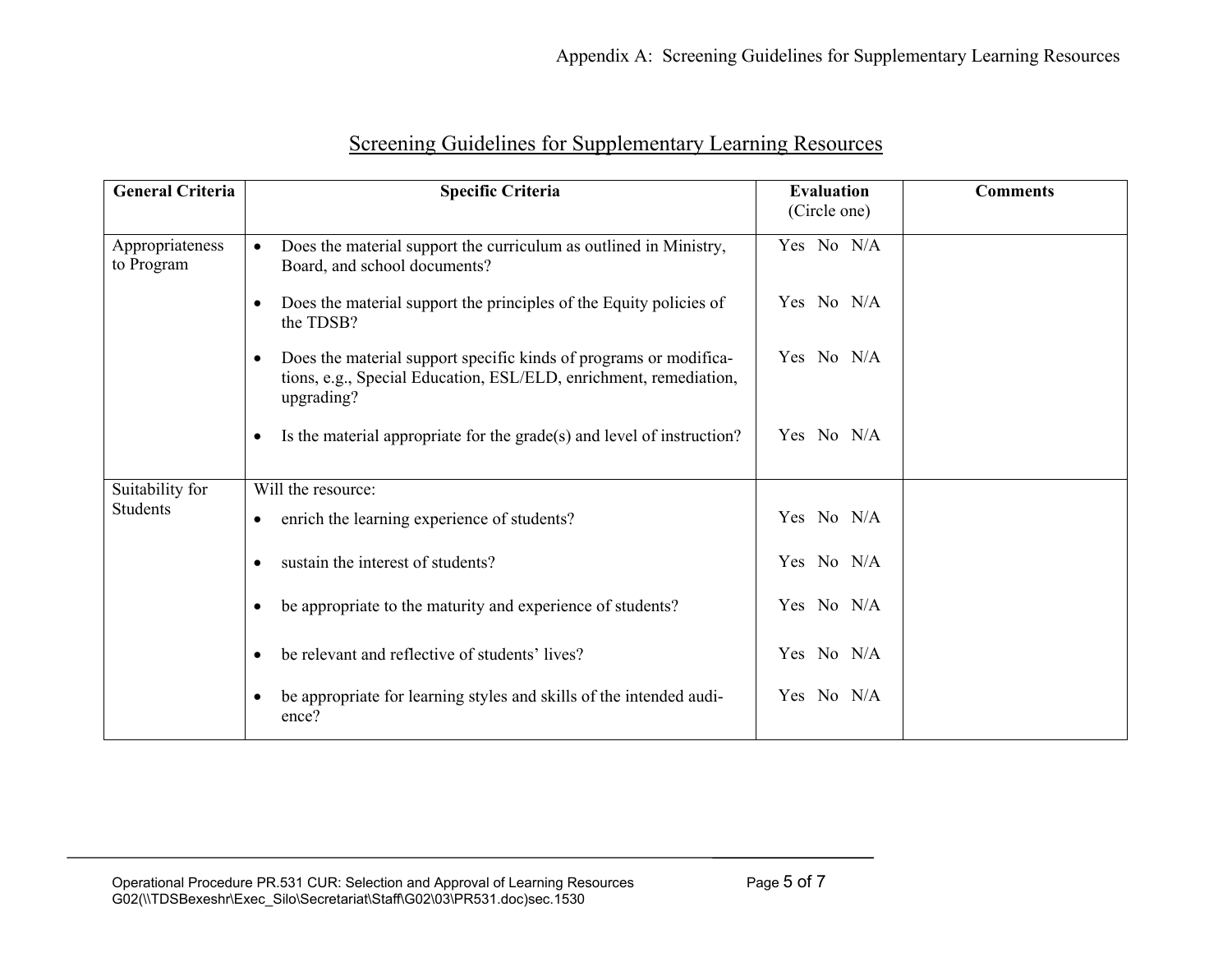| <b>General Criteria</b>        | <b>Specific Criteria</b>                                                                                                                                                                                        | <b>Evaluation</b><br>(Circle one) | <b>Comments</b> |
|--------------------------------|-----------------------------------------------------------------------------------------------------------------------------------------------------------------------------------------------------------------|-----------------------------------|-----------------|
| Nature and De-<br>gree of Bias | Recognizing that bias exists in all learning materials:<br>Are people of a variety of races, religions, genders, sexual orienta-<br>$\bullet$                                                                   | Yes No N/A                        |                 |
|                                | tions, classes, abilities, and age represented?                                                                                                                                                                 |                                   |                 |
|                                | Are Aboriginal peoples and a range of their issues and experiences<br>$\bullet$<br>represented?                                                                                                                 | Yes No N/A                        |                 |
|                                | Does the material depict individuals and groups in a range of social,<br>$\bullet$<br>economic, and political environments?                                                                                     | Yes No N/A                        |                 |
|                                | Does the resource addresses issues from a variety of perspectives?<br>٠                                                                                                                                         | Yes No N/A                        |                 |
|                                | Can the examples of stereotyping and discrimination (including<br>$\bullet$<br>language, visuals, omissions, or distorted perspectives) be used by<br>the teacher for anti-discriminatory educational purposes? | Yes No N/A                        |                 |
|                                | If the material contains controversial issues, can they can be ad-<br>$\bullet$<br>dressed in ways that are educationally appropriate to students and<br>programs?                                              | Yes No N/A                        |                 |